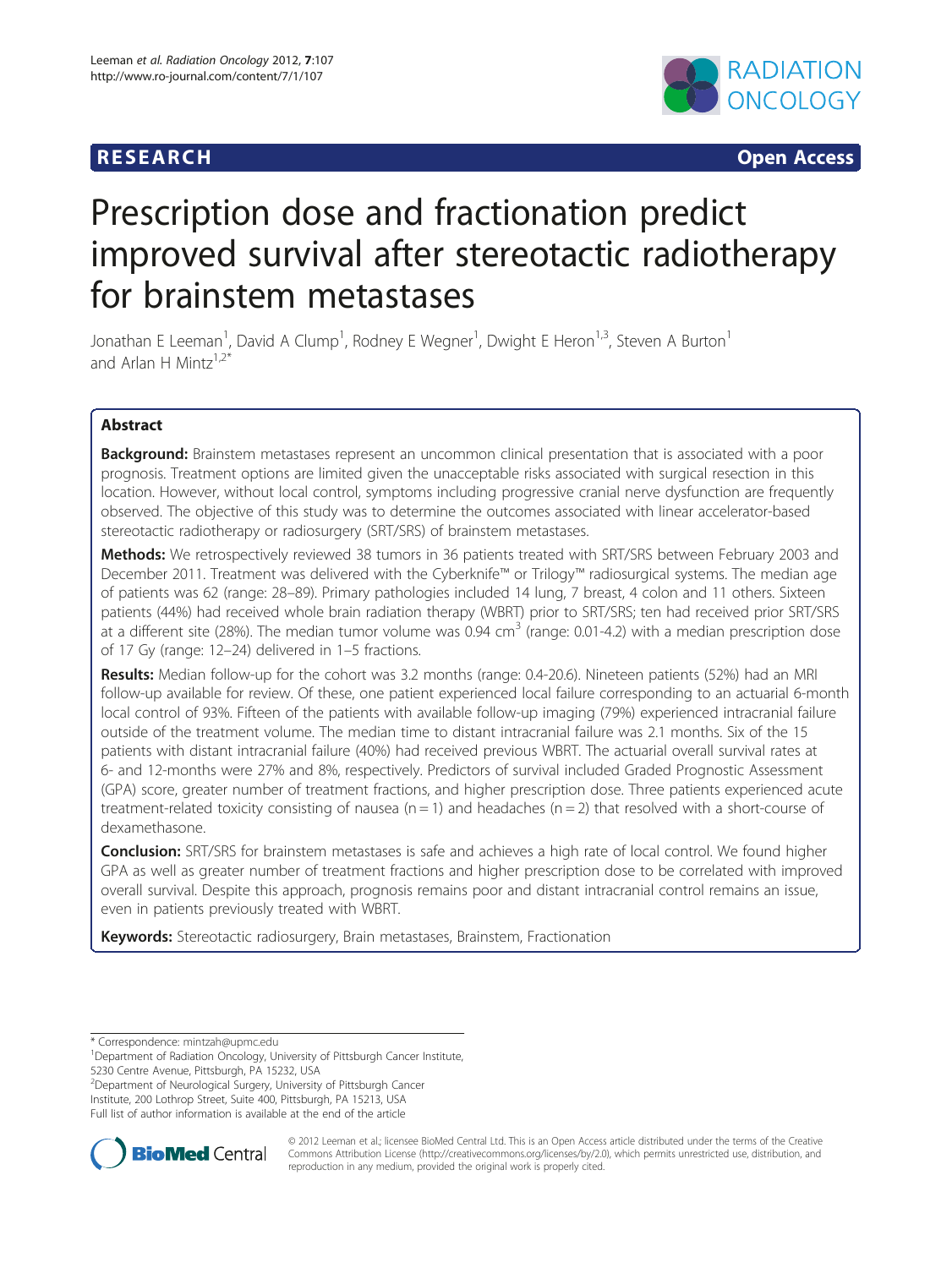# Background

Brain metastases develop in 20-40% of cancer patients representing the most common manifestation of intracranial malignancy [\[1\]](#page-6-0). These lesions can result in devastating clinical consequences, particularly when they involve brainstem structures. Options for management of brainstem metastases include whole brain radiation therapy (WBRT) or SRT/SRS [[2-4\]](#page-6-0). Surgical access, however, is often limited in cases of brainstem metastases. In regards to WBRT, there are concerns regarding cognitive effects as well as the potential for durable local control in radioresistant tumors such as renal cell or melanoma metastases. The safety of SRT/SRS for brainstem metastases remains an important question given the proximity to critical structures and potential for treatment-related toxicity [\[5\]](#page-6-0). Studies assessing the safety and efficacy of SRT/SRS for metastases to the brainstem have been accumulating from different institutions over the past decade [\[6-15\]](#page-6-0). In this study, we analyze our institution's experience using linac-based SRT/SRS for the treatment of brainstem metastases to determine the safety and efficacy of this treatment approach.

#### Methods

#### Patient population

Patient characteristics are presented in Table [1.](#page-2-0) We retrospectively analyzed the outcomes of 36 patients with 38 brainstem metastases who received SRT/SRS treatment between February 2003 and December 2011 at the University of Pittsburgh Cancer Institute. The median age was 62 (range: 28–89), seventeen patients were male and 19 patients were female. Of the lesions treated, 25 were located in the pons, 11 in the midbrain, and 2 in the medulla. Primary pathologies included 14 lung, 7 breast, 4 colon and 11 others. Sixteen patients (44%) had received WBRT prior to SRT/SRS; ten (28%) had received prior SRT/SRS to a different site. At the time of their SRT/SRS consult, 25 patients (69%) were symptomatic with neurological complaints including weakness, headaches and ataxia. Furthermore, 29 of the patients (76%) had other distant brain metastases at the time of their consult. Karnofsky Performance Status (KPS), Graded Prognostic Assessment (GPA) [\[16](#page-6-0)] and Recursive Partitioning Analysis (RPA) [[17](#page-6-0)] were determined for all of the patients.

#### Simulation and planning

Each patient was comfortably positioned on the computerized tomography (CT) simulation table and a custom relocatable thermoplastic mask was fabricated. A thinslice high resolution CT with intravenous contrast was then obtained while the patient was immobilized. The acquired images were then transferred to the treatment planning workstation and fused with pre-treatment thinslice (1.2 mm) contrast enhanced spoiled gradient recalled acquisition in steady state (SPGR) sequence magnetic resonance imaging (MRI) utilizing commercially available fusion software. The tumor volume and any surrounding critical structures were manually delineated by a radiosurgical team inclusive of a radiation oncologist, a medical physicist, and a neurosurgeon. The planning target volume was defined as the contrastenhancing tumor with no margin. Dose volume histograms were calculated for the target volume and nearby critical structures and were utilized to select the optimal treatment plan. An ideal SRT/SRS plan provided coverage of at least 95% of the prescription dose to the PTV while sparing surrounding organs at risk. If surrounding organs at risk were deemed to be at excess risk for toxicity, a plan with lower PTV coverage was accepted. Radiosurgery was performed using CyberKnife<sup>TM</sup> Robotic Radiosurgery System (Accuray, Inc., Sunnyvale, CA) for 34 lesions and Trilogy<sup>TM</sup> Radiosurgery System (Varian Medical Systems, Palo Alto, CA) for 4 lesions, one of which was treated in 3 fractions.

#### Follow-up

Follow-up neurologic examination and MRI (or CT scanning if ineligible for MRI) were performed at 2 months after SRT/SRS, every 2–3 months for the 1st year, and at 3 to 6 monthly intervals thereafter. Imaging was performed to assess changes in tumor size, to identify the development of any new tumors, and to evaluate the risk of peri-tumoral reactive swelling. A significant change in tumor size was defined as either an increase or decrease of 2 mm in the contrast enhancing dimensions in any single plane of the tumor in accordance with our institutional definition of treatment response. Distant failure was defined as the development of new brain metastases outside the original SRT/SRS treatment volume. Of the patients who had available follow-up data, the presence of extracranial progression was also assessed.

# **Statistics**

Survival time was computed from the commencement of SRT/SRS. Survival curves and median survival were calculated using the Kaplan–Meier method. Factors affecting survival from the time of brain metastasis diagnosis were determined using the Cox proportional hazards model. All statistical tests were carried out using SPSS Version 15.0 (SPSS, Chicago, IL). The project was reviewed and approved by the University of Pittsburgh Institutional Review Board.

# Results

Thirty-eight tumors in 36 patients were treated. The median tumor volume was  $0.94 \text{ cm}^3$  (range: 0.01-4.2) with a median prescription dose of 17 Gy (range: 12–24)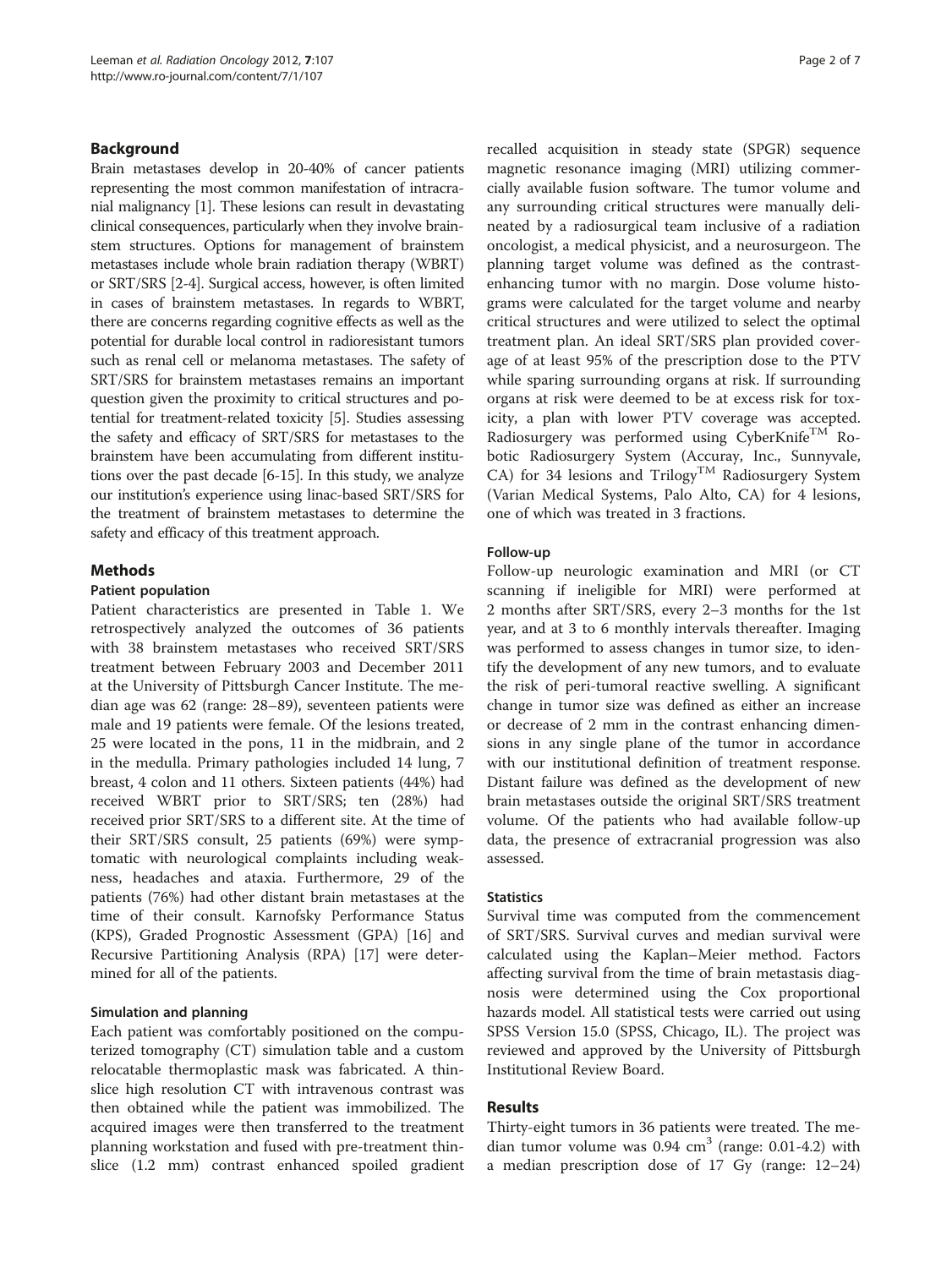<span id="page-2-0"></span>

|            | Table 1 Characteristics of patients with brainstem |  |  |
|------------|----------------------------------------------------|--|--|
| metastases |                                                    |  |  |

| metastases                                                       |                  |
|------------------------------------------------------------------|------------------|
| Characteristic                                                   | Value            |
| Patients (F/M), n                                                | 36, (17/19)      |
| Lesions, n                                                       | 38               |
| Median age (range), y                                            | 62 (28-89)       |
| Primary Malignancy, n (%)                                        |                  |
| Lung                                                             | 14 (39%)         |
| Breast                                                           | 7 (19%)          |
| Colon                                                            | 4 (11%)          |
| Other                                                            | 11 (31%)         |
| Symptoms, n (%)                                                  | 25 (39%)         |
| Headache                                                         | 8 (22%)          |
| Weakness                                                         | 6 (17%)          |
| Ataxia                                                           | 7 (19%)          |
| Visual Changes                                                   | 6 (17%)          |
| Median KPS score (range)                                         | 80 (60-90)       |
| Median GPA score (range)                                         | $1.5(0-3.5)$     |
| RPA class, n (%)                                                 |                  |
| $\mathbf{I}$                                                     | 4 (11%)          |
| Ш                                                                | 30 (83%)         |
| Ш                                                                | 2(6%)            |
| Number of intracranial metastases<br>at time of SRS, n (%)       |                  |
| 1                                                                | 9 (24%)          |
| $2$ to 4                                                         | 23 (61%)         |
| >4                                                               | 6(16%)           |
| Median interval between primary<br>diagnosis and SRS (range), mo | 16 (1-190)       |
| Median tumor volume (cc), range                                  | $0.94(0.01-4.2)$ |
| <b>Location of treated brainstem</b><br>metastasis, n (%)        |                  |
| Midbrain                                                         | 11 (29%)         |
| Pons                                                             | 25 (66%)         |
| Medulla                                                          | 2(5%)            |
| WBRT for brain metastases before SRS, n (%)                      | 18 (47%)         |
| Median SRS dose (range), Gy                                      | 17 (12-24)       |
| Treatment Fractions, n (%)                                       |                  |
| 1                                                                | 20 (56%)         |
| 2                                                                | 2(6%)            |
| 3                                                                | 13 (36%)         |
| 5                                                                | 1(3%)            |
| Treatment Modality, n (%)                                        |                  |

delivered in 1–5 fractions prescribed to the 80% isodose line. The median minimum tumor dose was 15.6 Gy and the median maximum tumor dose was 20.25 Gy. Of the 36 patients, 20 were treated with a single fraction (56%), 2 in two fractions (6%), 13 in 3 fractions (36%) and 1 in 5 fractions (3%). Dose selection and fractionation were based on various factors including tumor volume, location, timing and total dose of prior radiation therapy.

# Local control

Median follow-up from time of SRT/SRS for the cohort was 3.2 months (range: 0.4-20.6). Nineteen patients (52%) had an MRI follow-up available for review. Of these, one patient experienced local failure corresponding to an actuarial 6-month local control of 93% (Figure 1). With only one local failure, significant predictors of local control could not be ascertained.

### Intracranial control

Fifteen of the patients with available follow-up imaging (79%) experienced intracranial failure outside of the treatment volume. Of these fifteen patients, six (40%) had undergone prior WBRT, although WBRT was not found to be significant predictor of intracranial control  $(p = 0.09)$  The median time to distant intracranial failure was 2.1 months with a 6-month intracranial control rate of 21% (Figure [2](#page-3-0)).

# Overall survival

The actuarial overall survival rates at 6- and 12-months were 27% and 8%, respectively (Figure [3\)](#page-3-0). Predictors of survival included Graded Prognostic Assessment (GPA) score, number of treatment fractions, and higher

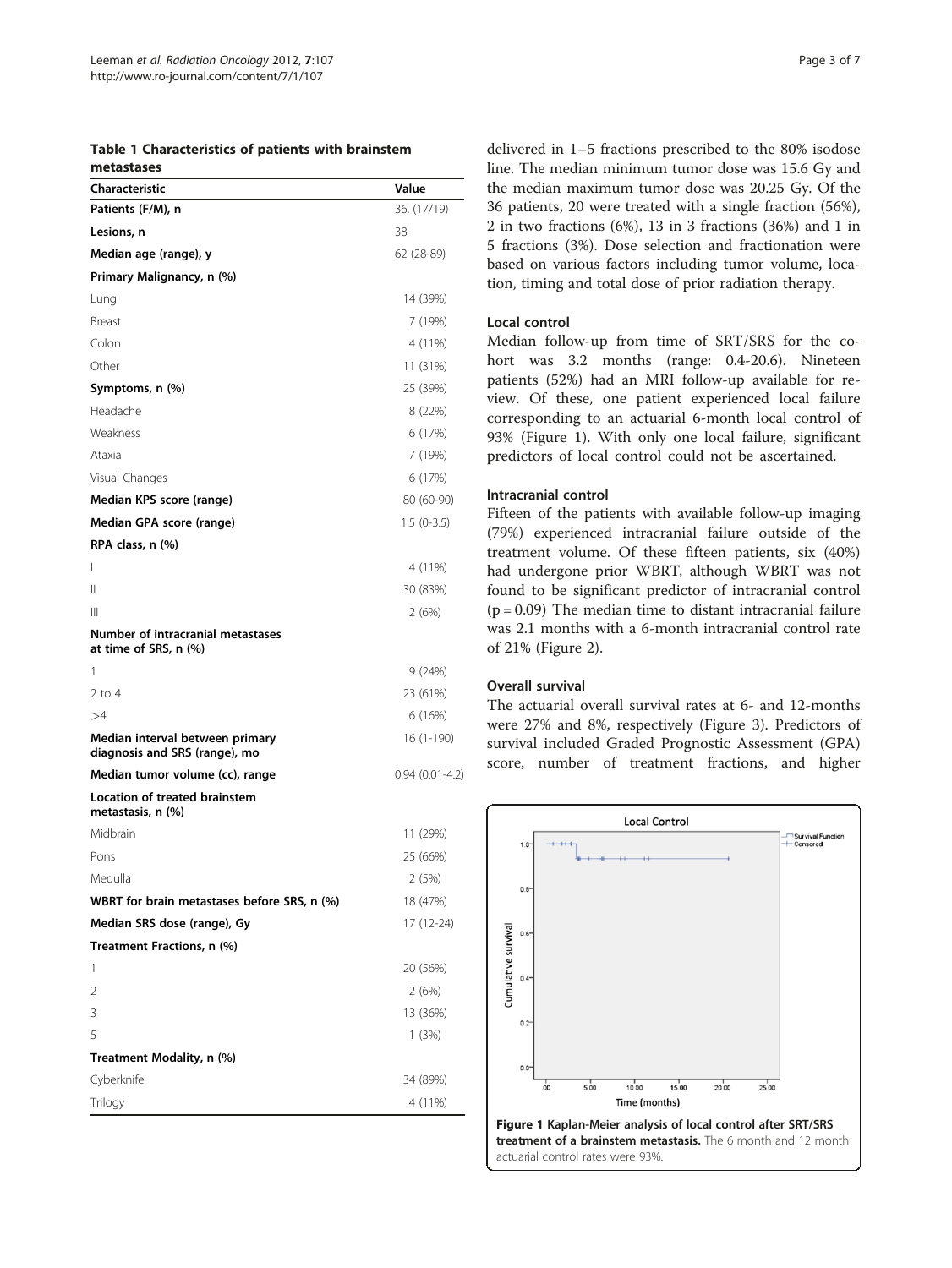<span id="page-3-0"></span>

prescription dose. GPA was found to predict overall survival ( $p = 0.009$ ) as patients with a GPA score of 0–1 had a median survival of 2.1 months and patients with a score of 1.5-2.5 had a median survival of 4.2 months. There were only 3 patients with  $GPA \geq 3$  with a median survival of 1 month, partly because one patient had a rapid decline in his neurological condition and went to hospice after receiving only 2 out of 3 prescribed fractions. RPA was not found to be a predictor of overall survival as 30/36 patients were RPA class II. Number of fractions was also found to be a significant predictor of overall survival  $(p = 0.01)$ ; patients treated with a single



fraction had a median survival of 2.2 months while patients treated in 3 fractions had a median survival of 4.8 months. Similarly, prescription dose was found to be a predictor of overall survival  $(p = 0.01)$ ; patients treated with a prescription dose of <20 Gy had a median survival of 2.1 months while those treated with ≥ 20 Gy survived a median of 4.8 months. Of the twenty patients with known cause of death, 8 were determined to have died from causes related to central nervous system (CNS) dysfunction while 12 died from extracranial causes.

## **Toxicity**

Three patients experienced acute treatment-related toxicity consisting of nausea  $(n = 1)$  and headaches  $(n = 2)$ that resolved with a short-course of dexamethasone. No grade 3 or higher toxicities were observed.

# **Discussion**

In this study, we have assessed the efficacy of linac-based SRT/SRS for the treatment of metastases located in the brainstem and determined rates of local control, intracranial control and overall survival. Furthermore, we have identified factors that are associated with improved overall survival within this subset of patients that may be useful for stratification of patients with brainstem metastases who are being considered as candidates for SRT/SRS.

Prior studies examining SRS for brainstem metastases are summarized in Table [2.](#page-5-0) In 1999, Huang et al. [\[8](#page-6-0)] first assessed SRS for brainstem metastases using Gamma Knife technology (Elekta Medical System, Stockholm, Sweden). With a median prescription dose of 16 Gy and a mean tumor volume of 1.1 mL, they found a local control rate of 95% and a median survival of 9 months with a 27% rate of adverse events. Only active extracranial disease was found to be a predictor of poor survival. Koyfman et al. [[11\]](#page-6-0) again used Gamma Knife with a median prescribed dose of 15 Gy for brainstem metastases and found a median survival of 5.8 months with a local control rate of 85% with a 12% complication rate. Lower KPS, larger tumor volume, lower GPA and lower Score Index for Radiosurgery in Brain Metastases (SIR) [[18](#page-6-0)] were all associated with shorter survival. Using linacbased SRS with a median prescribed dose of 15 Gy, Hatiboglu et al. [\[7](#page-6-0)] found a median survival of 4.2 months with a local control rate of 76%. They determined that larger tumor volume and male sex were associated with poorer survival. Their rate of adverse events was 20%.

Our data further refine the findings of other authors as well as provide new and important considerations in optimizing outcomes. The data demonstrate that SRT/ SRS for brainstem metastases provides effective local control (93%) with failure documented in only one out 19 lesions with available follow-up imaging. This is consistent with the reports mentioned above and findings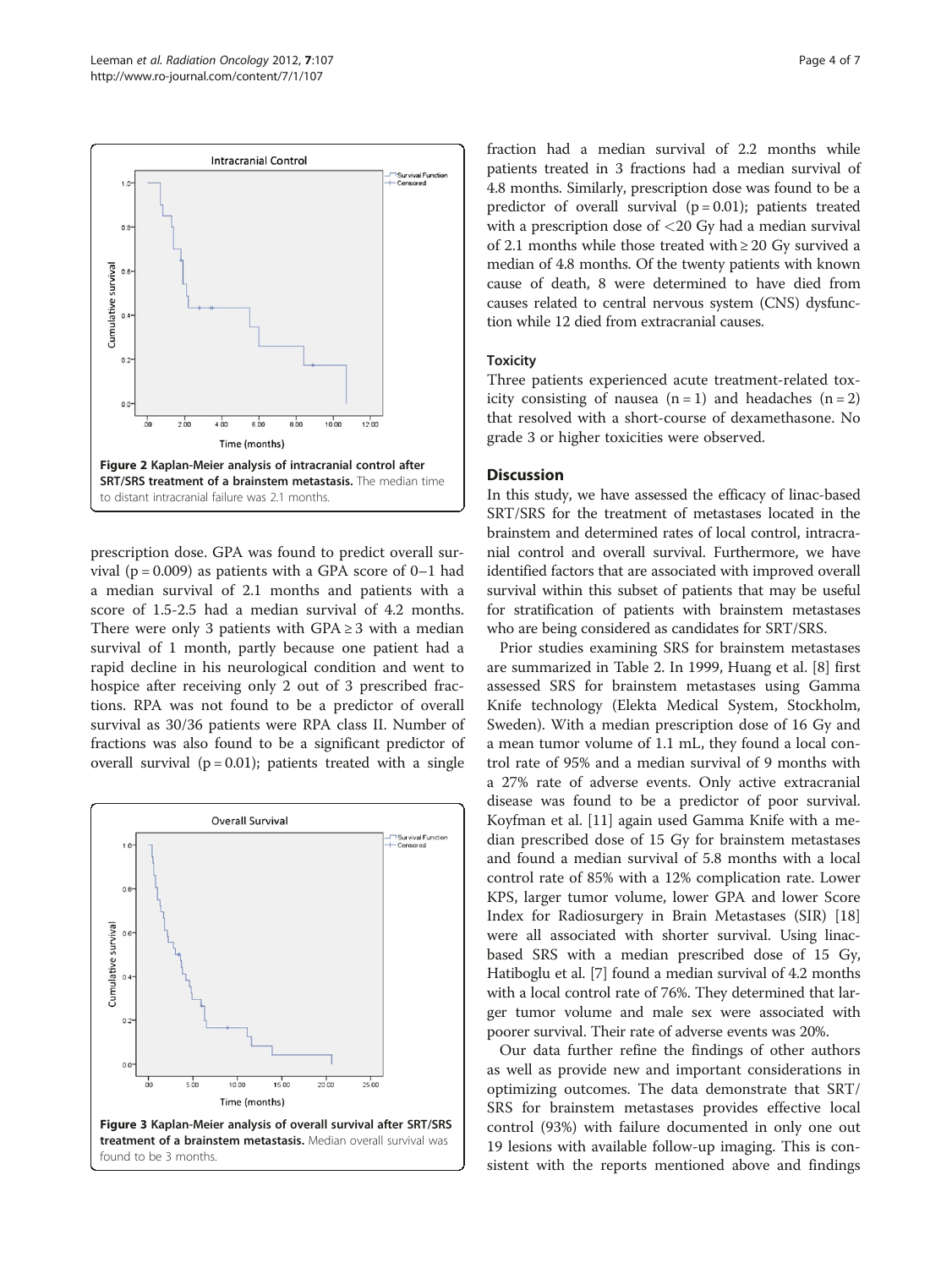from other institutions that demonstrate local control rates of 92-100% [\[6,8](#page-6-0),[9](#page-6-0),[12](#page-6-0),[15](#page-6-0)] after SRS treatment of a brainstem metastasis. Others have published local control rates that have been slightly lower, ranging from 76-85% [[7,10,11,13,14\]](#page-6-0). This variation is potentially attributable to differences in the radiographic definition of local control, which is not often reported.

We found the median overall survival of patients treated with SRT/SRS for brainstem metastases to be 3 months, somewhat less than others who have reported median survival in the range of 9–12 months after SRS for brainstem metastases [\[6,8,10,14](#page-6-0)]. The poor survival in our cohort may be the result of advanced and progressive extracranial disease at the time of presentation; the median GPA score was 1.5 and only 4 patients were classified as RPA class I. Furthermore, of the 20 patients with a known cause of death, 12 (60%) died due to systemic causes that were not related to brain metastases indicating that the burden of extracranial disease in our cohort was relatively high. Importantly, we do not require that patients have controlled extracranial disease to qualify for SRT/SRS treatment. This difference may account for much of the discrepancy in overall survival observed between our study and reported findings. Other studies of SRS for brainstem metastases have demonstrated a relationship between active extracranial disease and shorter survival [\[8,14\]](#page-6-0).

We found higher GPA score to be correlated positively with increased survival as has also been demonstrated by Koyfman et al. [[11\]](#page-6-0). Specifically, patients with a GPA score of 1.5-2.5 survived twice as long as patients with a score of 0–1. We did not have sufficient patients with  $GPA > 2.5$  for adequate assessment above this threshold, again pointing to the advanced nature of disease in our patient pool. We were unable to assess RPA as a prognostic factor as too few of our patients were classified as RPA I or RPA III. Identification of factors associated with prolonged survival is critical for selection of appropriate treatment candidates, especially given the cost of radiosurgical techniques and potential for toxicity.

A new finding not previously reported is the observation that a greater number of fractions and higher prescription dose were also found to be positively correlated with overall survival. Patients treated with ≥20 Gy in 3 fractions survived significantly longer than patients treated with <20 Gy in 1 fraction. This is likely due to the fact that patients with smaller lesions or advanced extracranial disease are preferentially treated with single fraction regimens whereas patients with larger lesions or well-controlled systemic disease receive fractionated regimens. Lorenzoni et al. [[15](#page-6-0)] found a similar correlation between higher prescription dose and prolonged survival. Additionally, Vogelbaum et al. [[19](#page-6-0)] have demonstrated that with the use of the RTOG 90–05

dosing scheme, smaller tumors treated with 24 Gy were better controlled than larger tumors treated with a smaller dose.

Despite concerns surrounding radiosurgical treatment of the brainstem, our rate of acute adverse effects was quite low (8%). Furthermore, we found no high grade toxicity or new neurological deficits, only headache and nausea that resolved with a short course of steroids. This is in keeping with several other studies that have demonstrated complication rates in the range of 0-10% [\[6,9,12-](#page-6-0) [15\]](#page-6-0). The median follow-up time in this study was just 3.2 months due to the poor survival of these patients. As such, while we found low rates of toxicity, it remains possible that patient survival was too short for late toxicities to manifest. These findings are encouraging as they indicate that SRT/SRS for brainstem metastases is a rather safe treatment despite the theoretical potential for serious side effects.

The majority of studies have assessed the use of Gamma Knife for management of brainstem metastases, Our study represents the third report, to our knowledge, examining the use of linac-based platforms for treatment of these lesions. As Table [2](#page-5-0) demonstrates, rates of local control, survival and adverse effects are comparable between studies using Gamma Knife or linac platforms suggesting that linac systems may be utilized safely and effectively for treatment of brainstem metastases.

Interestingly, our study found that treatment with higher dose predicts improved survival but we were unable to make any claim regarding local control as only a single local failure was detected in our cohort. As such, it remains possible that improved local control resulting from higher overall dose is contributing to longer survival but our study was not sufficiently powered to make this conclusion. The low rates of toxicities associated with this therapy suggest that fractionation of therapy may appropriately mitigate adverse effects and allow for safer treatment with higher dosing which may additionally contribute to improved rates of survival. In particular patients with smaller lesions and well controlled extracranial disease may benefit most from the use of higher dosing (≥20 Gy). Fractionation may be considered for larger brain metastases given radiobiological advantages as well as safety concerns for sensitive adjacent structures.

In light of our findings, we do not believe that conservative management with medical therapy alone is recommended for patients with brainstem metastases as SRT/SRS confers a benefit in both local control and survival. Furthermore, we have demonstrated that the risks associated with SRT/SRS in patients with poor prognosis are minimal due to the accuracy and conformal nature of the treatment as well as the fact that shorter survival may not allow late toxicities to manifest. Indeed, distant intracranial failure remains an issue, as 47% of our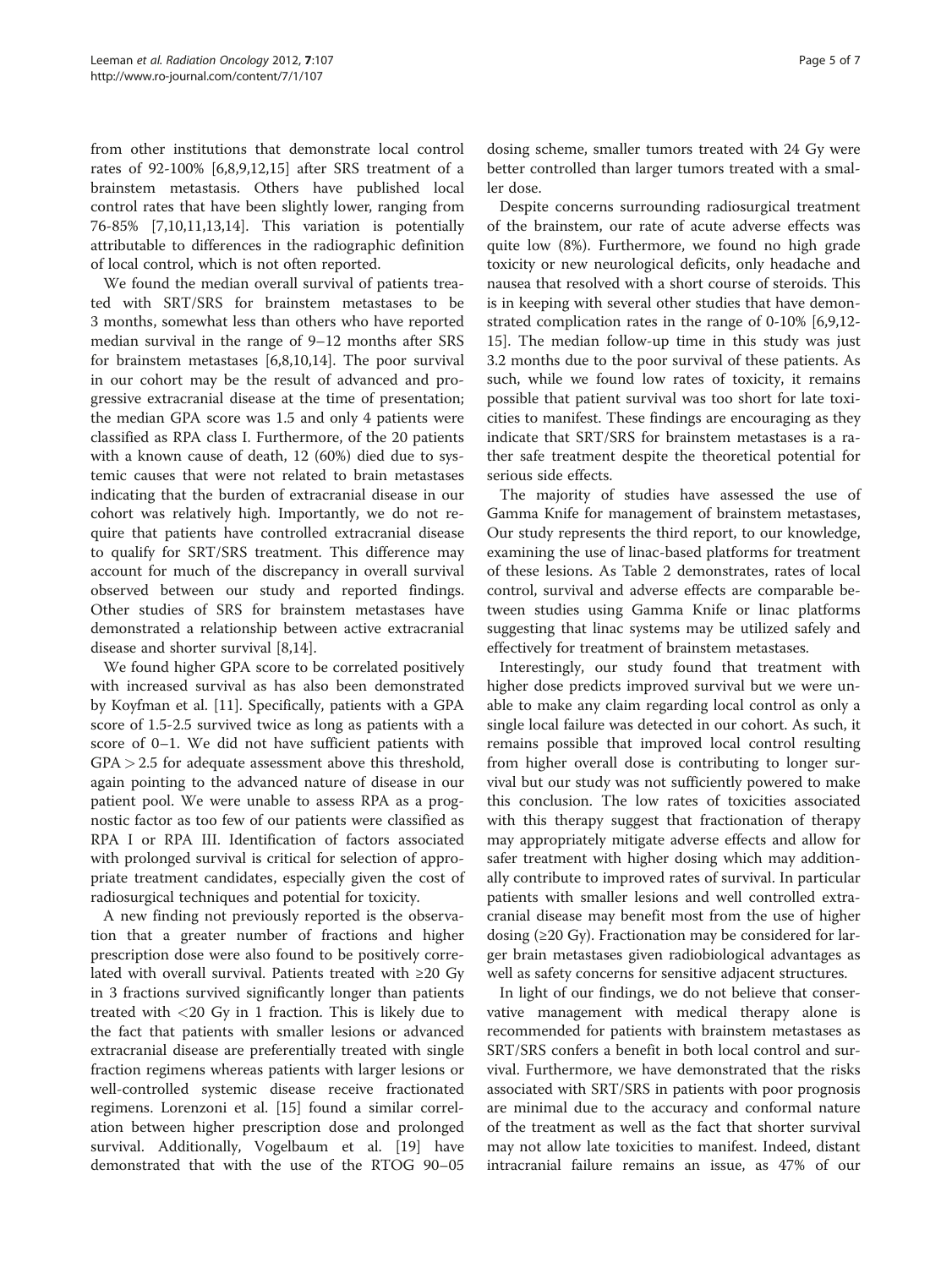| Study                             | <b>Treatment</b><br>modality | Patients, Mean<br>n | age, y           | Median tumor Median<br>volume, mL | prescribed<br>SRS Dose, Gy mo |      | survival, control, % | Median Local tumor Factors associated<br>With shorter<br>survival                | Complication<br>rate |
|-----------------------------------|------------------------------|---------------------|------------------|-----------------------------------|-------------------------------|------|----------------------|----------------------------------------------------------------------------------|----------------------|
| Huang et al. [8]                  | Gamma Knife 26               |                     | 56               | 1.1                               | 16                            | 9    | 95                   | Presence of active<br>extracranial disease                                       | 27%                  |
| Shuto et al. [13] Gamma Knife 25  |                              |                     | 57.1             | $2.1$ (mean)                      | $13$ (mean)                   | 4.9  | 77                   | N/A                                                                              | 8%                   |
| Fuentes et al. [6] Gamma Knife 28 |                              |                     | 57.7             | $2.1$ (mean)                      | 19.6 (mean)                   | 12   | 92                   | N/A                                                                              | 0%                   |
| Yen et al. [14]                   | Gamma Knife 53               |                     | 57.3             | $2.8$ (mean)                      | 17.6 (mean)                   | 11   | 87                   | Presence of<br>extracranial<br>disease                                           | 0%                   |
| Hussain et al. [9] Gamma Knife 22 |                              |                     | 60 (median) 0.9  |                                   | 16                            | 8.5  | 100                  | N/A                                                                              | 5%                   |
| Kased et al. [10] Gamma Knife 42  |                              |                     | 55 (median) 0.26 |                                   | 16                            | 9    | 85                   | Multiple metastases, 10%<br>melanoma primary                                     |                      |
| Lorenzoni<br>et al. [15]          | Gamma Knife 25               |                     | 54               | $0.6$ (mean)                      | 20 (mean)                     | 11.1 | 95                   | $KPS < 80$ ,<br>uncontrolled<br>primary tumor,<br>radiotherapy,<br>$SRS < 18$ Gy | 0%                   |
| Koyfman<br>et al. [11]            | Gamma Knife 43               |                     | 59 (median) 0.37 |                                   | 15                            | 5.8  | 85                   | Lower KPS, larger<br>tumor volume.<br>SIR, GPA                                   | 12%                  |
| Hatiboglu<br>et al. [7]           | Linac-based<br>SRT/SRS       | 60                  | 61 (median) 1    |                                   | 15                            | 4.2  | 76                   | Tumor volume<br>$\geq$ 4 mL, male sex                                            | 20%                  |
| Lin et al. [12]                   | Linac-based<br>SRT/SRS       | 45                  | 59.9             | 0.4                               | 14                            | 11.6 | 91                   | Lower KPS                                                                        | 4%                   |
| Present Study                     | Linac-based<br>SRT/SRS       | 36                  | 61               | 0.94                              | 17                            | 3    | 93                   | Lower GPA, lower<br>prescription dose,<br>fewer fractions                        | 8%                   |

<span id="page-5-0"></span>Table 2 Prior studies examining SRS for brainstem metastases

patients had already received prior WBRT and 76% of patients had multiple brain metastases again highlighting the advanced nature of the presenting disease. Unfortunately, given the retrospective nature of our study, we can only speculate on the potential survival of this cohort were they to be managed conservatively without SRT/SRS. Still, with the favorable risk-benefit profile, we believe that SRT/SRS is appropriately indicated in patients with brainstem metastases and advanced intracranial and/or extracranial disease.

Other limitations of our study include our sample number which was somewhat small, preventing certain comparisons due to power limitations. Additionally, while only 52% of patients in our study had follow-up imaging available for review, this is likely due, in part, to the poor prognosis in this particular group of patients. The number of studies examining SRT/SRS for brainstem metastases is steadily increasing. A meta-analysis would more definitively determine the efficacy and safety of SRT/SRS in this setting and more clearly define optimal treatment regimens and prognostic factors.

### **Conclusions**

SRT/SRS for brainstem metastases is safe and achieves a high rate of local control; therefore, often evading

progressive disease and neurologic death. Patients treated with higher prescription dose and a fractionated regimen demonstrate increased survival. GPA score may be an appropriate prognostic measure of estimated survival that has now been corroborated by multiple reports. Despite this approach, prognosis remains poor and distant intracranial control remains an issue, even in patients who were previously treated with WBRT.

#### **Abbreviations**

SRT: Stereotactic radiotherapy; SRS: Stereotactic radiosurgery; WBRT: Whole brain radiation therapy; GPA: Graded prognostic assessment; RPA: Recursive partitioning analysis; KPS: Karnofsky performance status; MRI: Magnetic resonance imaging; SPGR: Spoiled gradient recalled acquisition; CT: Computerized tomography; CNS: Central nervous system.

#### Competing interests

The authors declare that they have no competing interests.

#### Authors contributions

JL participated in data collection and organization as well as preparation of the manuscript, DC also participated in data collection, study design and revision of the manuscript. RW performed statistical analyses and revised the manuscript. DH oversaw the study, its design and its conception and revised the manuscript. SB performed data collection and revised the manuscript. AM also performed data collection and revised the manuscript. All authors read and approved the final manuscript.

#### Author details

<sup>1</sup>Department of Radiation Oncology, University of Pittsburgh Cancer Institute, 5230 Centre Avenue, Pittsburgh, PA 15232, USA. <sup>2</sup> Department of